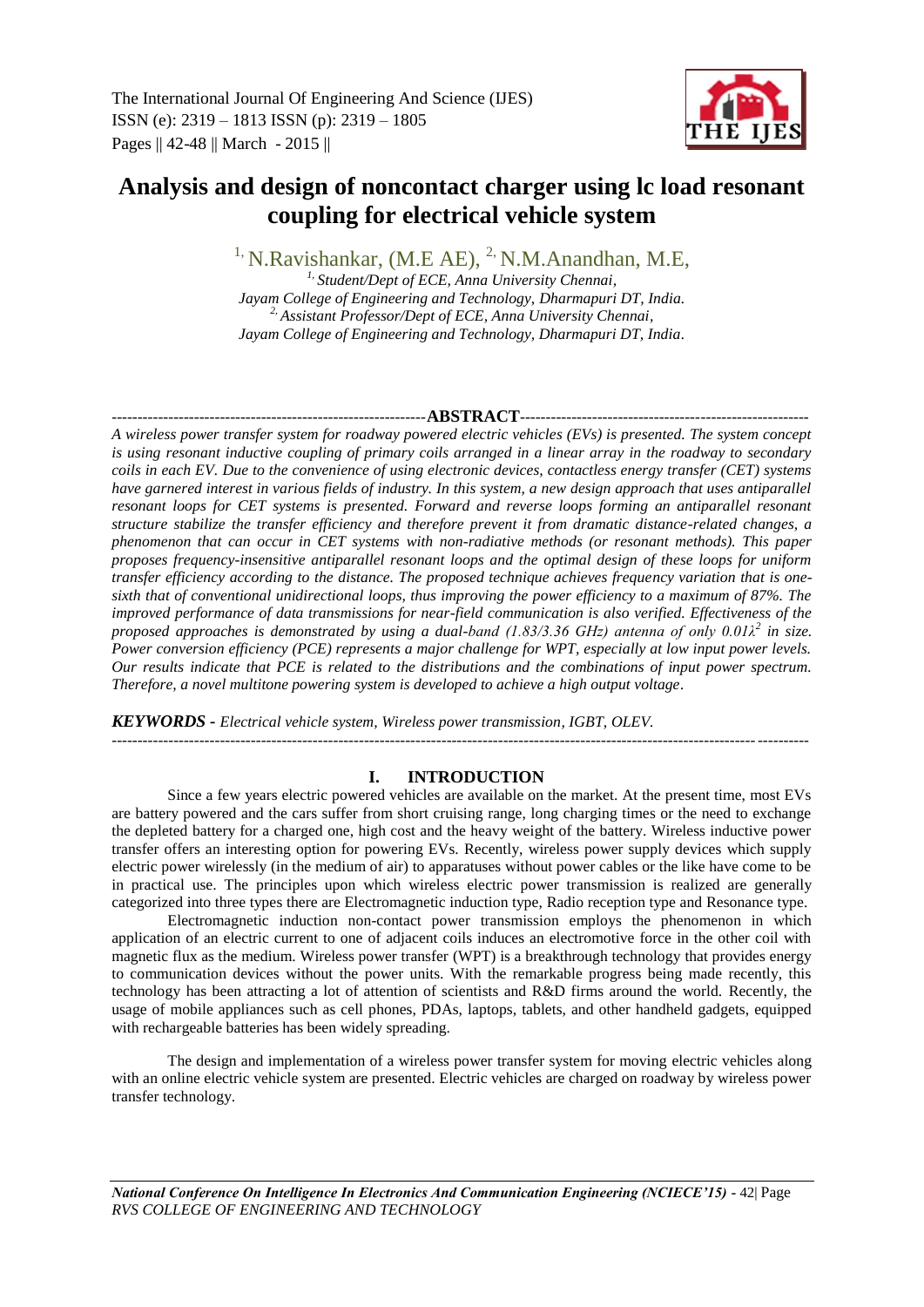A WPT system for moving Electric Vehicles with linearly arranged array of primary power transfer coils which power the secondary power pick up coils in EVs. The system is geared to minimize loss of the stored energy in the primary coils and compensation capacitors by passing the energy on to the subsequent coil and capacitor of the linear array by sensing the vehicle location and presence.



#### **II. PROPOSED SYSTEM**

*Fig 1: Block Diagram of Proposed system*

The receiving coil is received the electrical energy from the transmitting coil. When the resonance frequency is identically the transmitting coil transmits the energy, otherwise not transmitting the energy from the transmitter. In receiver section, the transmitting frequency is observed by the coil and it converts the resonant frequency into voltage form. This voltage can be rectified and stored in battery bank. The vehicle system utilized the energy from the battery bank.

# **III. WIRELESS POWER TRANSMISSION**

#### **Wireless power in history**

Wireless power transmission is not a new idea. Nickola Tesla demonstrated transmission of electrical energy without wires in early 19th century. Tesla used electromagnetic induction systems. William C Brown demonstrated a micro wave powered model helicopter in 1964. This receives all the power needed for flight from a micro wave beam. In 1975 Bill Brown transmitted 30kW power over a distance of 1 mile at 84% efficiency without using cables. Researchers developed several technique for moving electricity over long distance without wires. Some exist only as theories or prototypes, but others are already in use.

Consider an example, in this electric devices recharging without any plug-in. The device which can be recharged is placed on a charger. Supply is given to the charger and there is no electrical contact between charger and device.

Previous schemes for wireless power transmission included attempts by the late scientist Nikola Tesla and the Microwave power transmission. Both Tesla's design and the later microwave power were forms of radiative power transfer. Radiative transfer, used in wireless communication, is not particularly suitable for power transmission due to its low efficiency and radiative loss due to its Omni directional nature.

#### **Theoretical background**

The principle of Evanescent Wave Coupling extends the principle of Electromagnetic induction. Electromagnetic induction works on the principle of a primary coil generating a predominantly magnetic field and a secondary coil being within that field so a current is induced within its coils. This causes the relatively short range due to the amount of power required to produce an electromagnetic field. Over greater distances the non-resonant induction method is inefficient and wastes much of the transmitted energy just to increase range. This is where the resonance comes in and helps the efficiency dramatically by "tunneling" the magnetic field to a receiver coil that resonates at the same frequency.

Theoretical analysis shows that by sending electromagnetic waves around in a highly angular waveguide1, evanescent waves are produced which carry no energy. If a proper resonant waveguide is brought near the transmitter, the evanescent waves can allow the energy to tunnel to the power drawing waveguide, where they can be rectified into DC power. Since the electromagnetic waves would tunnel, they would not propagate through the air to be absorbed or be dissipated, and would not disrupt electronic devices or cause physical injury.

*National Conference On Intelligence In Electronics And Communication Engineering (NCIECE'15) -* 43| Page *RVS COLLEGE OF ENGINEERING AND TECHNOLOGY*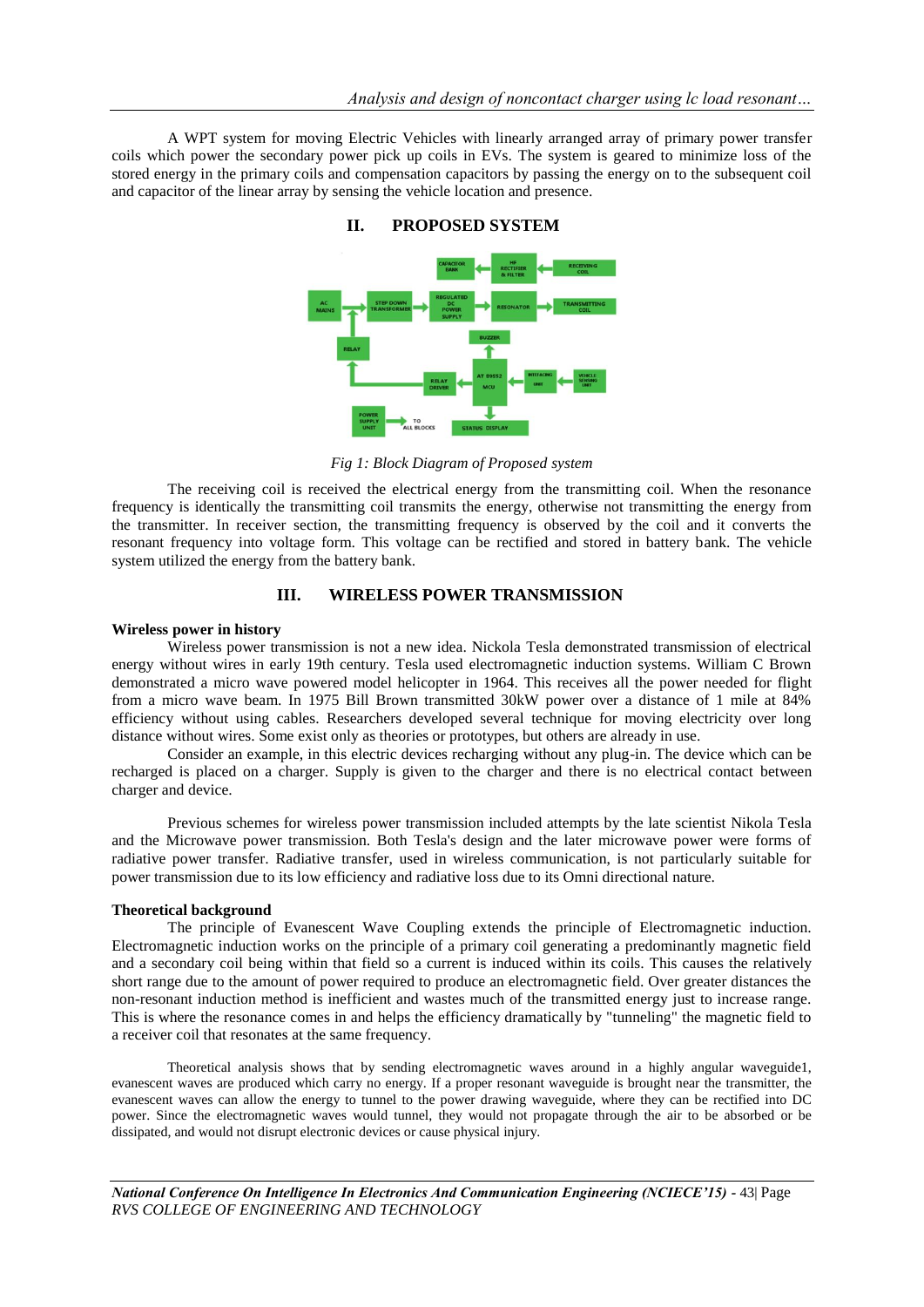#### **Methods of wireless power transmission**

- i. Inductive coupling
- ii. Transformer coupling
- iii. Resonant Inductive Coupling
- iv. Radio and Microwave Energy Transfer

The inductive coupling is the resonant coupling between the coils of two LC circuits with the same resonant frequency, transferring energy from one coil to the others.



*Fig 2: Resonant Inductive Coupling*

With inductive resonance, electromagnetic energy is only transferred to recipient devices that share the identical resonant frequencies as the energy source, so energy transfer efficiency is maintained, even when misalignment occurs.

#### **IV. CONCEPT OF RESONANT WIRELESS POWER TRANSFER**

#### **Resonance**

Resonance is a phenomenon that occurs in nature in many different forms. In general, resonance involves energy oscillating between two modes, a familiar example being a mechanical pendulum in which energy oscillates between potential and kinetic forms. In a system at resonance, it is possible to have a large build up of stored energy while having only a weak excitation to the system. The build-up occurs if the rate of energy injection into the system is greater than the rate of energy loss by the system.

The behaviour of an isolated resonator can be described by two fundamental parameters, its resonant frequency and its intrinsic loss rate, Γ. The ratio of these two parameters defines the quality factor or of the resonator () a measure of how well it stores energy.

An example of an electromagnetic resonator is the circuit shown in Figure, containing an inductor, a capacitor and a resistor.



*Fig 3: Electromagnetic Resonator*

In this circuit, energy oscillates at the resonant frequency between the inductor (energy stored in the magnetic field) and the capacitor (energy stored in the electric field) and is dissipated in the resistor. The resonant frequency and the quality factor for this resonator are

$$
\omega_0 = \frac{1}{\sqrt{LC}}
$$

*National Conference On Intelligence In Electronics And Communication Engineering (NCIECE'15) -* 44| Page *RVS COLLEGE OF ENGINEERING AND TECHNOLOGY*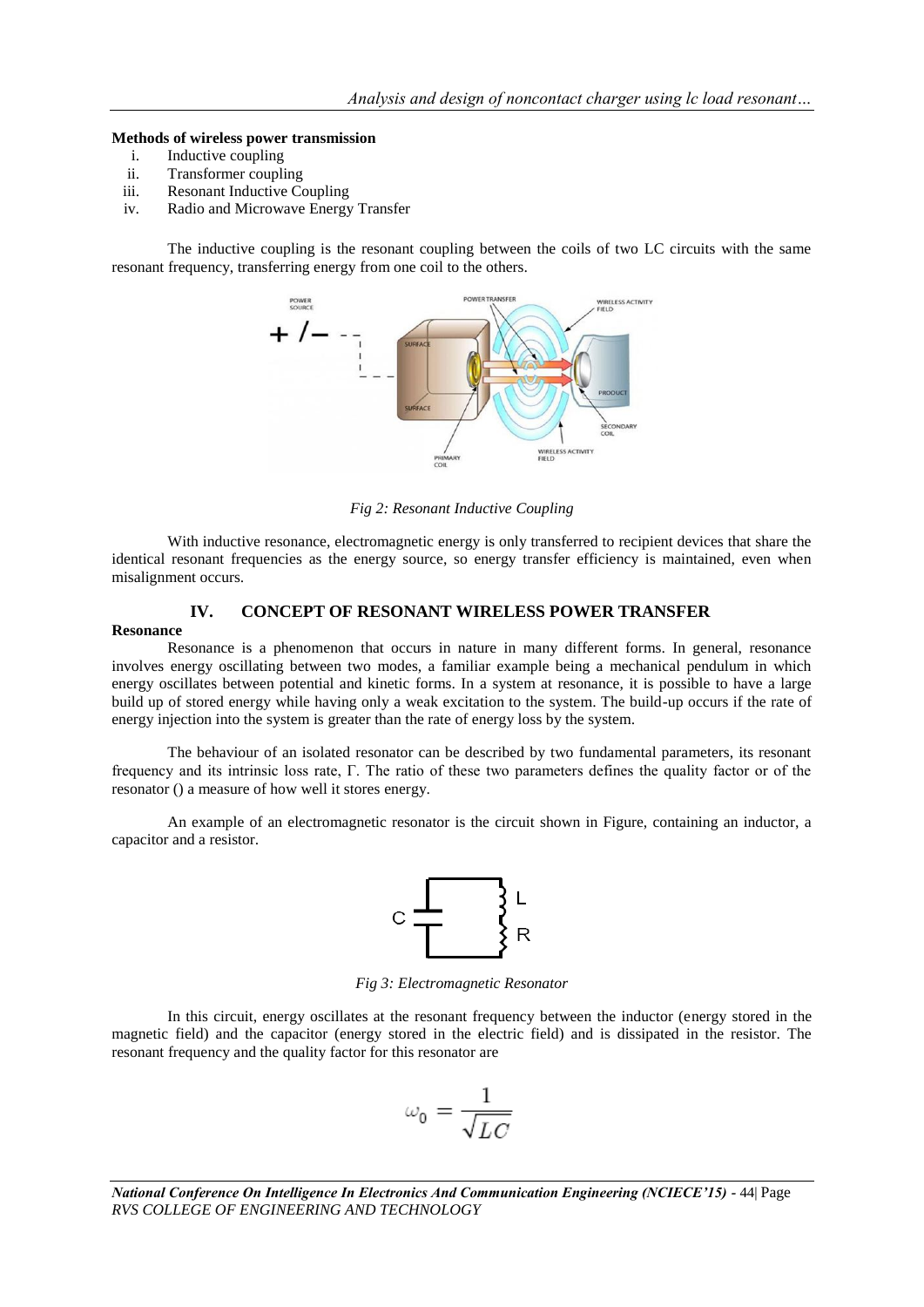and

$$
Q = \frac{\omega_0}{2\Gamma} = \sqrt{\frac{L}{C}} \frac{1}{R} = \frac{\omega_0 L}{R}
$$

The expression shows that decreasing the loss in the circuit, i.e., reducing, increases the quality factor of the system.

In highly-resonant wireless power transfer systems, the system resonators must be high-Q in order to efficiently transfer energy. High-Q electromagnetic resonators are typically made from conductors and components with low absorptive (also sometimes referred to as ohmic, resistive, series resistive, etc.) losses and low radiative losses, and have relatively narrow resonant frequency widths. Also, the resonators may be designed to reduce their interactions with extraneous objects.

#### **Coupled Resonators**

If two resonators are placed in proximity to one another such that there is coupling between them, it becomes possible for the resonators to exchange energy. The efficiency of the energy exchange depends on the characteristic parameters for each resonator and the energy coupling rate, κ, between them. The dynamics of the two resonator system can be described using coupled-mode theory, or from an analysis of a circuit equivalent of the coupled system of resonators. One equivalent circuit for coupled resonators is the series resonant circuit



*Fig 4: Equivalent circuit for the coupled resonator system*

Here the generator is a sinusoidal voltage source with amplitude at frequency with generator resistance. The source and device resonator coils are represented by the inductors and, which are coupled through the mutual inductance M, where.

$$
M = k \sqrt{L_{\rm s} L_d}
$$

Each coil has a series capacitor to form a resonator. The resistances and are the parasitic resistances (including both ohmic and radiative losses) of the coil and resonant capacitor for the respective resonators.

Where

$$
U = \frac{\omega M}{\sqrt{R_s R_d}} = \frac{\kappa}{\sqrt{\Gamma_s \Gamma_d}} = k \sqrt{Q_s Q_d}
$$

We have the ability to choose the generator and load resistances which give the best system performance (or use an impedance transformation network to match to other resistance values). If we choose

$$
\frac{R_g}{R_s} = \frac{R_L}{R_d} = \sqrt{1 + U^2}
$$

Then the efficiency of the power transmission is maximized

*National Conference On Intelligence In Electronics And Communication Engineering (NCIECE'15) -* 45| Page *RVS COLLEGE OF ENGINEERING AND TECHNOLOGY*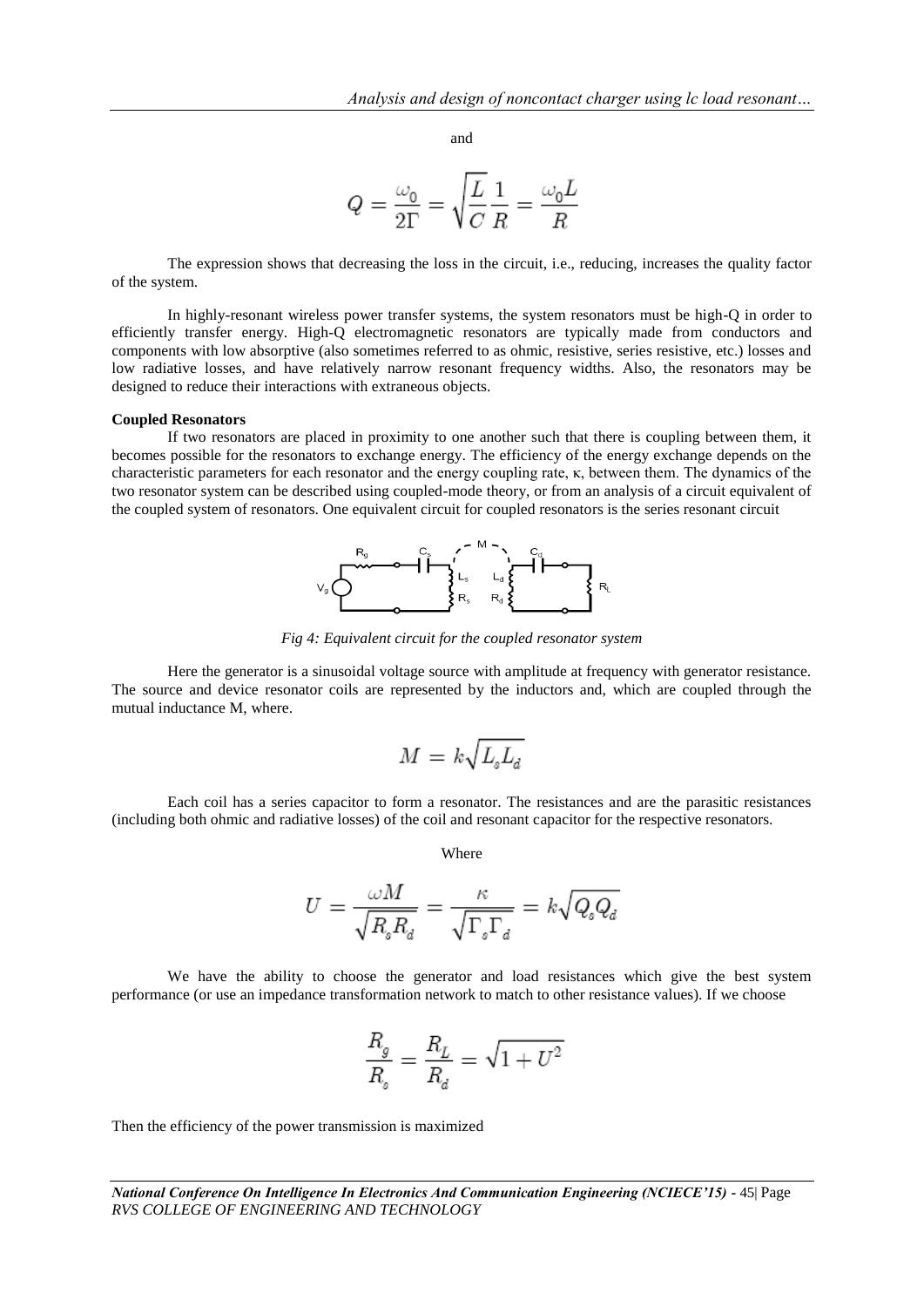$$
\eta_{opt}=\frac{U^2}{\left(1+\sqrt{1+U^2}\,\right)^{\!2}}
$$

Here one can see that highly efficient energy transfer is possible in systems with large values of. Note that the impedance matching described above is equivalent to the coupled mode theory treatment that shows that work extracted from a device can be modeled as a circuit resistance that has the effect of contributing an additional term w, to an unloaded device object's energy loss rate d, so that the overall energy loss rate is given by

$$
\Gamma'_d = \Gamma_d + \Gamma_W
$$

And that the efficiency of the power transmission is maximized when



*Fig 5: Optimum efficiency of energy transfer*

Note that the best possible efficiency of a wireless power transmission system only depends on the system figure-of-merit, which can also be written in terms of the magnetic coupling coefficient between the resonators, , and the unloaded resonator quality factors, and

$$
U = \frac{\omega M}{\sqrt{R_s R_d}} = k \sqrt{Q_s Q_d}
$$

Knowing the resonator quality factors and the range of magnetic coupling between them for a specific application, one can use Equations to determine the best efficiency possible for the system.

#### **WiTricity Technology: The Basics**

**WITRICITY** is a term which describes wireless energy transfer, the ability to provide electrical energy to remote objects without wires. Wireless energy transfer also known as wireless energy transmission is the process that takes place in any system where electromagnetic energy is transmitted from a power source (such as a Tesla coil) to an electrical load, without interconnecting wires. Wireless transmission is employed in cases where interconnecting wires are inconvenient, hazardous, or impossible.

*National Conference On Intelligence In Electronics And Communication Engineering (NCIECE'15) -* 46| Page *RVS COLLEGE OF ENGINEERING AND TECHNOLOGY*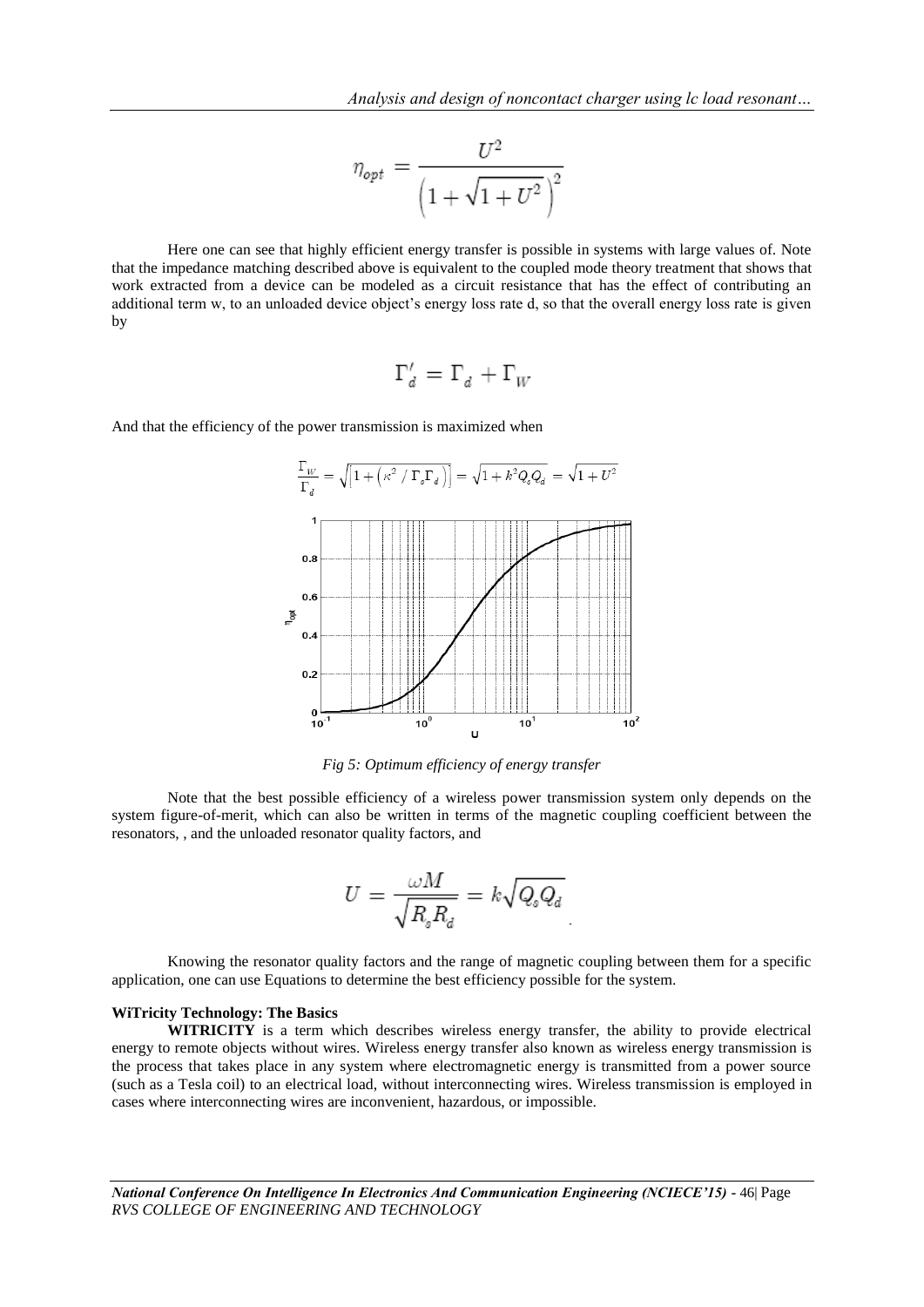Though the physics can be similar (pending on the type of wave used), there is a distinction from electromagnetic transmission for the purpose of transferring information (radio), and where the amount of power transmitted is only important when it affects the integrity of the signal.

 Electricity is today a necessity of modern life. It is difficult to imagine passing a day without electricity. The conventional use of electricity is made possible through the use of wires. The principle of wireless electricity works on the principle of using coupled resonant objects for the transfer of electricity to objects without the use of any wires. A witricity system consists of a witricity transmitter and another device called the receiver.

The receiver works on the same principle as radio receivers where the device has to be in the range of the transmitter. It is with the help of resonant magnetic fields that witricity produces electricity, while reducing the wastage of power. The present project on witricity aims at power transmissions in the range of 100 watts. May be the products using WiTricity in future might be called Witric or Witric's.

| Inverter | Input | Output  | Output  | Output | Efficiency<br>$\lceil\% \rceil$ |
|----------|-------|---------|---------|--------|---------------------------------|
| voltage  | power | voltage | current | power  |                                 |
| [V]      | [kW]  | [V]     | [A]     | [kW]   |                                 |
| 230      | 55    | 620     | 69.1    | 42.84  | 77.89                           |
| 280      | 68    | 620     | 89      | 55.18  | 81.15                           |
| 332      | 82    | 620     | 108.9   | 67.52  | 82.34                           |
| 388      | 97.2  | 620     | 128.8   | 79.86  | 82.16                           |
| 450      | 113   | 620     | 148.8   | 92.26  | 81.64                           |
| 482      | 121   | 620     | 158     | 97.96  | 80.96                           |
| 500      | 125.6 | 620     | 163.7   | 101.49 | 80.81                           |
|          |       |         |         |        |                                 |
| Inverter | Input | Output  | Output  | Output | Efficiency<br>[%]               |
| voltage  | power | voltage | current | power  |                                 |
| [V]      | [kW]  | [V]     | [A]     | [kW]   |                                 |
| 230      | 55    | 620     | 69.1    | 42.84  | 77.89                           |
| 280      | 68    | 620     | 89      | 55.18  | 81.15                           |
| 332      | 82    | 620     | 108.9   | 67.52  | 82.34                           |
| 388      | 97.2  | 620     | 128.8   | 79.86  | 82.16                           |
| 450      | 113   | 620     | 148.8   | 92.26  | 81.64                           |
| 482      | 121   | 620     | 158     | 97.96  | 80.96                           |
| 500      | 125.6 | 620     | 163.7   | 101.49 | 80.81                           |

# **Results**

### **V. CONCLUSION**

Wireless energy transmission holds great potential for the future. Magnetic induction, resonant induction, and electromagnetic wave power transmission all have applications that could revolutionize the way we live and use electricity. Keep your eyes open for wireless energy technology in new products, and look forward to when everything will truly be wireless. The resistance of the wire used in the electrical grid distribution system causes a loss of 26-30% of the energy generated. This loss implies that our present system of electrical distribution is only 70-74% efficient. We have to think of alternate technology to transmit and distribute the electricity. The transmission of power without wires may be one noble alternative for electricity transmission

*National Conference On Intelligence In Electronics And Communication Engineering (NCIECE'15) -* 47| Page *RVS COLLEGE OF ENGINEERING AND TECHNOLOGY*